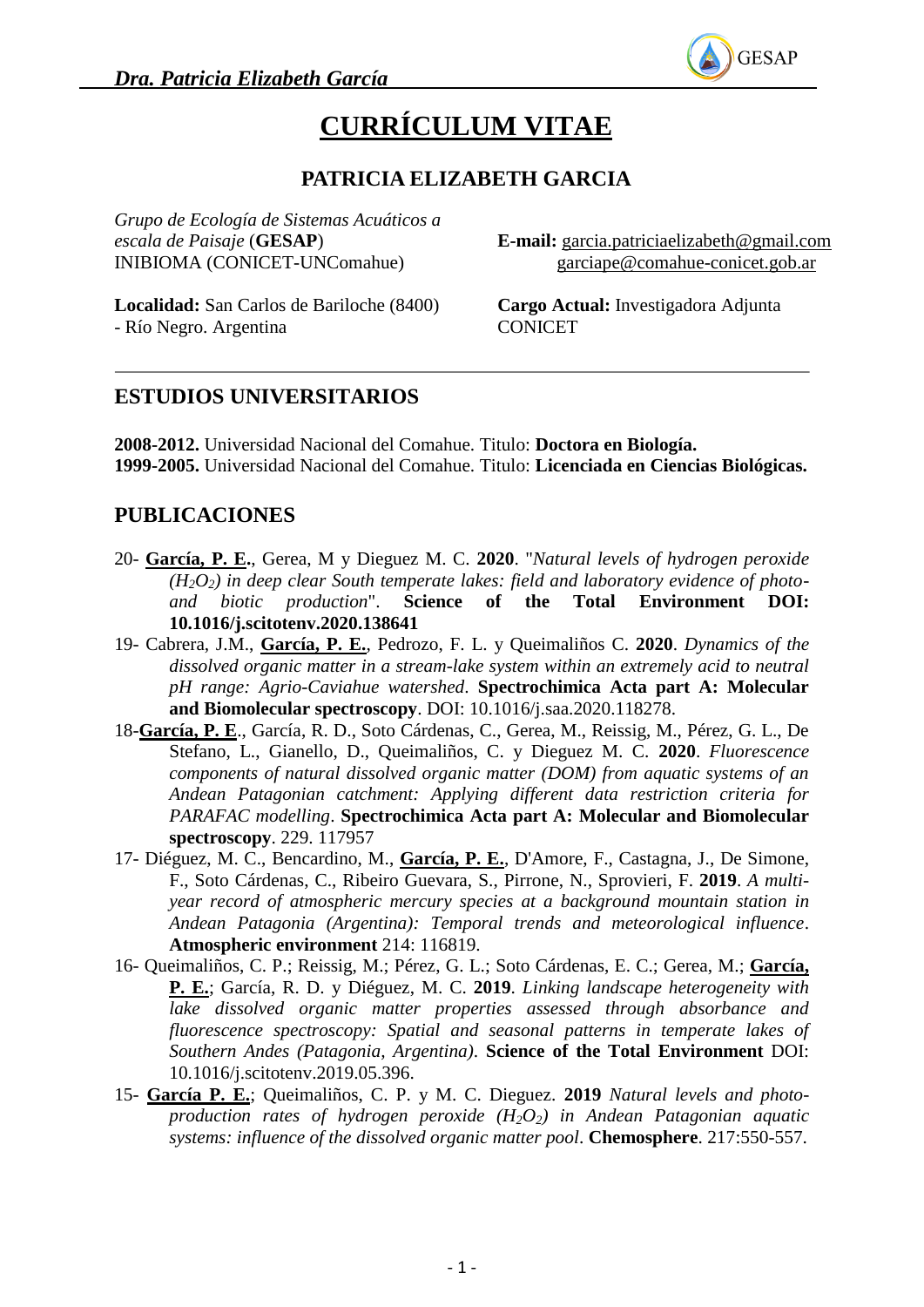

- 14- García R. D.; Messetta, M. L.; Feijoó C. y **García, P. E. 2019**. *Assessment of variations in dissolved organic matter in contrasting streams in the Pampas and Patagonian regions (Argentina)*. **Marine and Freshwater research***.*70(5): 698-707.
- 13- Garcia, R. D.; Diéguez, M. C.; Gerea, M.; **Garcia**, **P. E.**; Reissig, M. **2018** *Characterisation and reactivity continuum of dissolved organic matter in forested headwater catchments of Andean Patagonia*. **Freshwater Biology** 63(9): 1049-1062.
- 12- Soto Cárdenas, C., Gerea, M., **Garcia, P. E.**, Pérez, G. L., Dieguez, M. C., Rapacioli, R. Reissig, M. Queimaliños, C. **2017**. *Interplay between climate and hydrogeomorphic features and their effect on the seasonal variation of dissolved organic matter in shallow temperate lakes of the Southern Andes (Patagonia, Argentina): a field study based on optical properties.* **Ecohydrology** 10(7):e1872.
- 11- Sprovieri, F., Pirrone, N., Bencardino, M., D'Amore, Angot, H., Barbante, C., Brunke, E.- G., Acerga-Cabrera, F., Cairns, W., Comero, S. Diéguez, M. D. C., Dommergue, A., Ebinghaus, R., Feng, X. B., Fu, X., **García, P. E.**, Gawlik, B. M., Hageström, U., Hansson, K., Horvat, M., Kotnik, J., Labuschagne, C., Magand, O., Martin, L., Mashyanov, N., Mkololo, T., Munthe, J., Obolkin, V. A., Ramirez Islas, M., Sena, F., Somerset, V., Spandow, P., Varde, M., Walters, C., Wängberg, I., Weigelt, A., Yang, X. y Zhang, H. **2017**. *Five-year records of Total Mercury Deposition flux at GMOS sites in the Northern and Southern Hemispheres*. **Atmos. Chem. Phys. Discuss**., 17, 2689-2708.
- 10- **García, P. E.**, García, R. D., Marinone, M. C., Casa, Valeria, González Garraza, G. y G. Mataloni. **2017**. *Aquatic microinvertebrate abundance and species diversity in peatbogs of Tierra del Fuego (Argentina).* **Limnology**. 18: 85-96.
- 9- Sprovieri, F., Pirrone, N., Bencardino, M., D'Amore, F., Carbone, F., Cinnirella, S., Mannarino, V., Landis, M., Ebinghaus, R., Weigelt, A., Brunke, E.-G., Labuschagne, C., Martin, L., Munthe, J., Wängberg, I., Artaxo, P., Morais, F., Cairns, W., Barbante, C., Diéguez, M. D. C., **García, P. E.**, Dommergue, A., Angot, H., Magand, O., Skov, H., Horvat, M., Kotnik, J., Read, K. A., Neves, L. M., Gawlik, B. M., Sena, F., Mashyanov, N., Obolkin, V. A., Wip, D., Feng, X. B., Zhang, H., Fu, X., Ramachandran, R., Cossa, D., Knoery, J., Marusczak, N., Nerentorp, M., and Norstrom, C. **2016**. *Atmospheric Mercury Concentrations observed at ground-based monitoring sites globally distributed in the framework of the GMOS network.* **Atmos. Chem. Phys. Discuss**., doi:10.5194/acp-2016-466.
- 8- García, R. D., Reissig, M., Queimaliños, C. P., **García, P. E.** y M. C. Diéguez. **2015**. *Climate-driven terrestrial inputs in ultraoligotrophic mountain streams of Andean Patagonia revealed through chromophoric and fluorescent dissolved organic matter*. **Science of the Total Environment**. 521-522: 280-292.
- 7- **García, P. E.**; Diéguez, M. C. y C. P. Queimaliños. **2015**. *Landscape integration of North Patagonian mountain lakes: a first approach using the characterization of dissolved organic matter*. **Lakes and Reservoirs: Research & Management.** 20 (1): 19-32.
- 6- **García, P. E.**; Ferraro, M. A, A. P. Perez, H. E. Zagarese y M. C. Diéguez. **2014**. *Contrasting patterns in the accumulation of MAAs in two populations of the copepod Boeckella gracilipes*. **Photochem. Photobiol. Sci**., 13(6):898-906.
- 5- **García. P. E.** y M. C. Dieguez. **2014**. *Vulnerability of patagonian planktonic copepods to fluctuations in temperature and UVR*. **Crustaceana**. 83(3): 291-304.
- 4- García, R. D.; **García, P. E**. y Reissig, M. **2013**. *Sexual size dimorphism in calanoid copepods (Centropagidae) from Patagonia (Argentina)*. **New Zealand journal of marine and freshwater research.** 47: 504-514.
- 3- **García, P. E.**; Diéguez, M. C.; Ferraro, M. A.; Zagarese, H. E. y Pérez, A. P. **2010**. *Mycosporine-like amino acids in freshwater copepods: potential sources and some*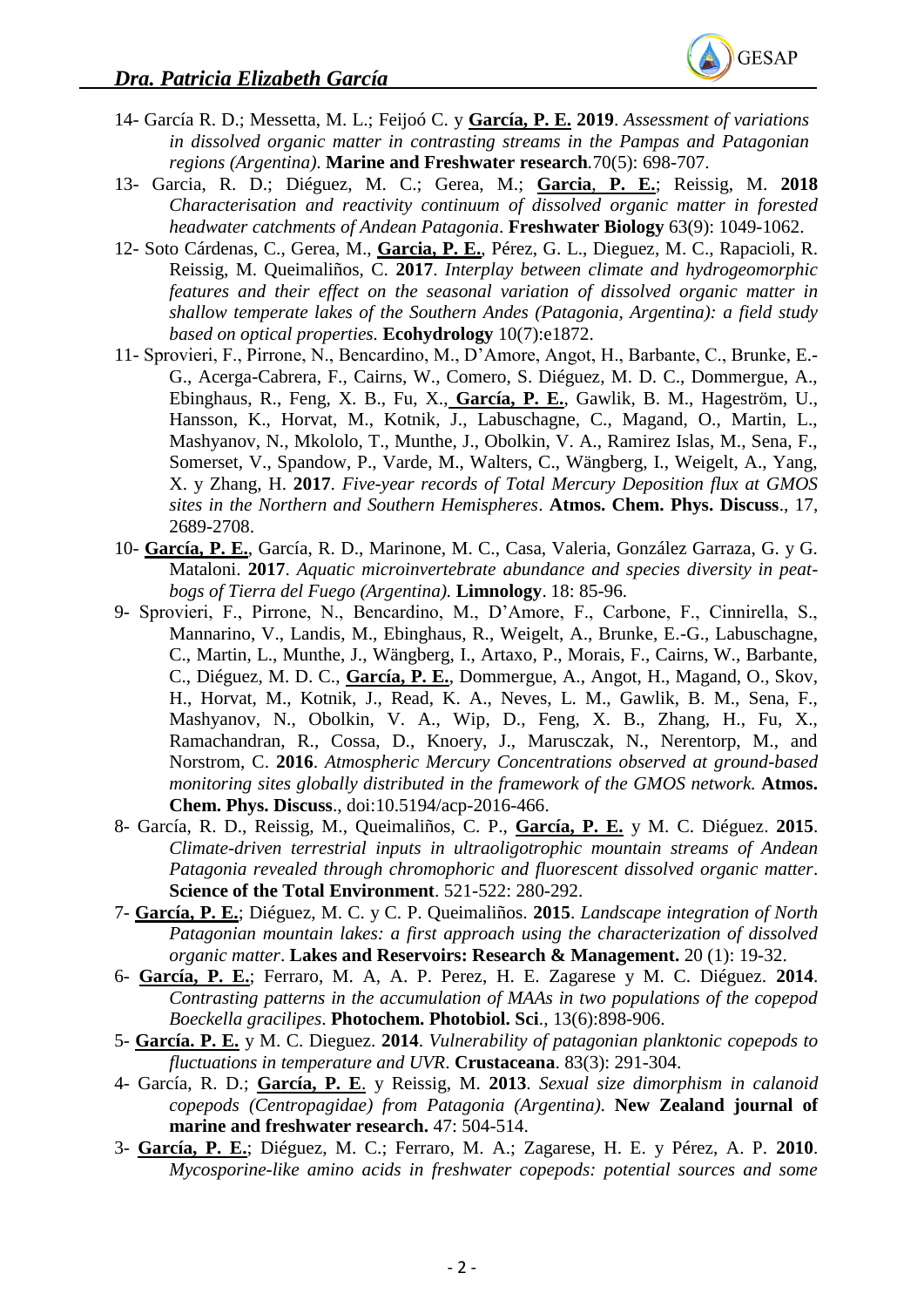

*factors that affect their bioaccumulation.* **Photochemistry and Photobiology** 86(2):353-359.

- 2- **García, P. E**.; Pérez, A. P.; Dieguez, M. C.; Ferraro, M. A. y H. E. Zagarese. **2008**. *Dual control of the levels of photoprotective compounds by ultraviolet radiation and temperature in the freshwater copepod Boeckella antiqua.* **Journal of Plankton Research** 30 (7): 817-827.
- 1- **García, P. E.** y D. A. Añón Suárez. **2007**. *Community structure and phenology of chironomids (Insecta: Chironomidae) in a patagonian andean stream*. **Limnologica** 37: 109-117.

## **PARTICIPACIÓN EN REUNIONES CIENTÍFICAS NACIONALES E INTERNACIONALES (2015-actualidad)**

- Lozada, M., Bigatti, G., Livore, J. P., Diéguez, M. C., **Garcia, P. E.**, Giarratano, E. Gil, M. N. y Dionisi, H. M. **2019**. Patrones físicoquímicos y microbiológicos asociados a la presencia del alga invasora *Undaria pinnatifida* en ambientes costeros de la Patagonia. *MICROSUBAQUA*. 11 al 14 de noviembre 2019. Chascomús, Argentina.
- Gerea, M., Soto Cárdenas, C., **García P. E.** y Queimaliños C. **2019**. Biolabilidad diferencial de la materia orgánica disuelta en lagos andino-norpatagónicos en diferentes condiciones naturales. *MICROSUBAQUA*. 11 al 14 de noviembre 2019. Chascomús, Argentina.
- Diéguez, M. C.; Bencardino, M.; **García, P. E.**; D'Amore, F.; Castagna, J.; De Simone, F.;
- Soto Cárdenas, C.; Ribeiro Guevara, S.; Pirrone, N.; Sprovieri, F. **2019**. Multi-year record of atmospheric mercury species at a background mountain station in Andean Patagonia (Argentina): temporal Trends and meteorological influence. ICMGP 2019 -14th International Conference on Mercury as a Global Pollutant -8-13 Septiembre, Krakow, Polonia.
- **García P.E.**, García, R. D.; Soto Cárdenas, C.; Gerea M., Reissig, M.; Pérez, G.; Diéguez, M. C. and C. P. Queimaliños. **2018**. EEMs and PARAFAC in North Patagonia (Argentina): adapting to a methodology in continuous progress. International **W**orkshop on **O**rganic **M**atter **S**pectroscopy (*WOMS*) 23-27 October , Carqueiranne, Francia.
- Garcia, R. D.; Dieguez, M. C.; **García, P.E**; Gerea, M; Reissig, M. **2018**. Fotoreactividad de la materia orgánica disuelta en una cuenca boscosa de la Patagonia andina. 8-10 Octubre, IV GRAFOB. Bariloche, Argentina.
- Messeta, M. L.; Garcia, R. D.; Feijoó, C.; **García, P.E**. **2018**. Influencia de la cuenca sobre los ambientes acuáticos: caracterización de la materia orgánica disuelta (MOD) en arroyos de la Pampa y Patagonia. VIII Congreso Argentino de Limnología. Lujan, Argentina.
- Diéguez, M., **García, P. E.**, Bencardino, M., D´Amore, F., Castagna, J., Ribeiro Guevara, S., Sprovieri, F. **2017**. Mercury in North Patagonian catchments: atmospheric transport, sources and trends. INTERNATIONAL Congress of Mercury as a global pollutant ICMGP 2017, July 2017. Providence, USA. Abstract ID: 2581032.
- **García P.E.**, García R.D., Marinone M.C., Casa V., González Garraza G., Mataloni G. **2016**. Abundancia y diversidad de especies de Microinvertebrados (Copepoda, Cladocera y Rotifera) en turberas de Tierra del Fuego. Acta zoológica lilloana 60 (Suplemento): VII Congreso Argentino de Limnología. Pag. 34 -35. Agosto de 2016. Tucuman, Argentina.
- García R.D., Reissig M., **García P. E.**, Diéguez M.C. **2016**. Flujo de carbono en el gradiente longitudinal de un arroyo andino-patagónico. Acta zoológica lilloana 60 (Suplemento):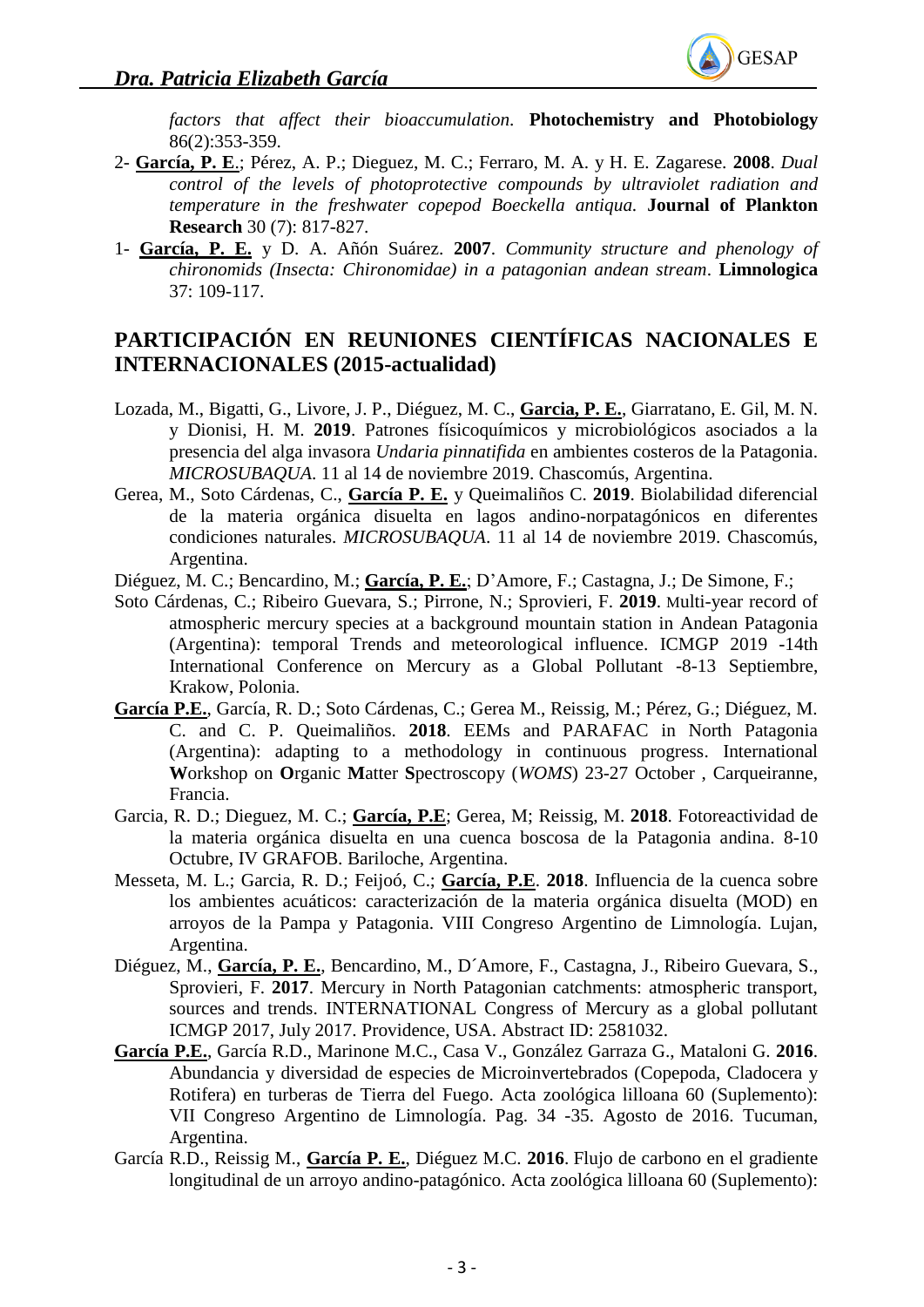

VII Congreso Argentino de Limnología. Pag. 35-36. Agosto de 2016. Tucuman, Argentina.

- Soto Cárdenas C., Gerea M., **García P. E.** , Pérez G., Diéguez M., Reissig M., Queimaliños C. **2016.** Efecto del clima y de las características hidrogeomórficas en la dinámica de la materia orgánica disuelta en dos lagos someros oligotróficos norpatagónicos. Acta zoológica lilloana 60 (Suplemento): VII Congreso Argentino de Limnología. Pag. 78. Agosto de 2016. Tucuman, Argentina.
- Diéguez, MC., **Garcia, P. E.**, Ammoscato, I., Sprovieri, F. **2015**. Atmospheric mercury fluxes in North Patagonia: first continuous records of the EMMA station (Global Mercury Observation System, Bariloche, Argentina). Paper No. 140405. ICMGP 2015, Junio de 2015, Corea del Norte.
- Sprovieri, F., Pirrone,N., Bencardino, M., D'amore, F., Cinnirella, S., Dieguez, M.C., **Garcia, P.E.**, Read, KA., Mendes Neves, L., Artaxo, P., Gonçalves Morais, F., Gawlik, BM., Sena, F.; Ramírez Islas, M. Arcega Cabrera, F., Wip, D., Wangberg, I., Munthe, J., Ebinghaus, R., Weigelt, A., Slemr, F., Dommergue, A., Magand, O., Barbante,C., Cairns, W., Knoery, J., Horvat, M., Kotnik, J., Ogrinc, N., Fajon, V., Mashyanov, N., Ramesh, R., Selvam, P., Feng, X., Hui, Z., Xuew, F., Skov, H., Nordstroem, C., Barbosa, H., Brunke, E., Labuschagne,C., Martin, L. **2015**. Atmospheric Mercury Concentrations observed at the ground-based monitoring sites globally distributed in the framework of the GMOS network. Paper No. 140226. ICMGP Junio de 2015, Corea del Norte.
- Hedgecock, I., Sprovieri, F., Pirrone, N., Dieguez, MC., **Garcia, P.E**., Read, KA., Mendes Neves, L., Artaxo, P., Gonçalves Morais, F., Gawlik, BM., Sena, F., Ramírez Islas, M., Arcega Cabrera, F., Wip, D., Travnikov, O. **2015**. On the Distribution of Atmospheric Mercury Species in the Tropics, and the North – South Divide: results from GMOS measurements and models. Paper No. 140405. ICMGP 2015, Junio de 2015, Corea del Norte.

# **FORMACIÓN DE RECURSOS HUMANOS**

- **2020-Actualidad.** Co-directora de la tesis doctoral de la Lic. Victoria Castro (Tesista). Universidad Nacional del Comahue, Rio Negro Argentina. Directora: Dra. Patricia Rodriguez (CADIC-CONICET), Co-director: Paul del Giorgio (Universitédu Québec à Montréal, Canada).
- **2019-Actualidad.** Co-directora de la Ing. Carolina Mansilla Ferro (Becaria). Universidad Nacional del Comahue, Rio Negro Argentina. Beca Conicet. Directora: Dra. Maria del Carmen Dieguez (INIBIOMA-CONICET)

### **PARTICIPACIÓN EN PROYECTOS DE INVESTIGACIÓN (últimos 5 años)**

- **2016-2019**. Universidad Nacional del Comahue. Subsidio B194. Impacto del cambio ambiental en sistemas acuáticos nordpatagónicos: análisis de las respuestas de ecosistemas y organismos al efecto de las variables de cambio climático y al incremento del uso de la tierra. (IR: D. Añon Suárez; C.P. Queimaliños; M.C. Diéguez).
- **2017-** Campaña Oceanográfica Mediterráneo (Proyecto EFESTO 2017), CNR- Institute for Atmospheric Pollution Research, Italia. 18 Agosto al 10 Septiembre 2017.